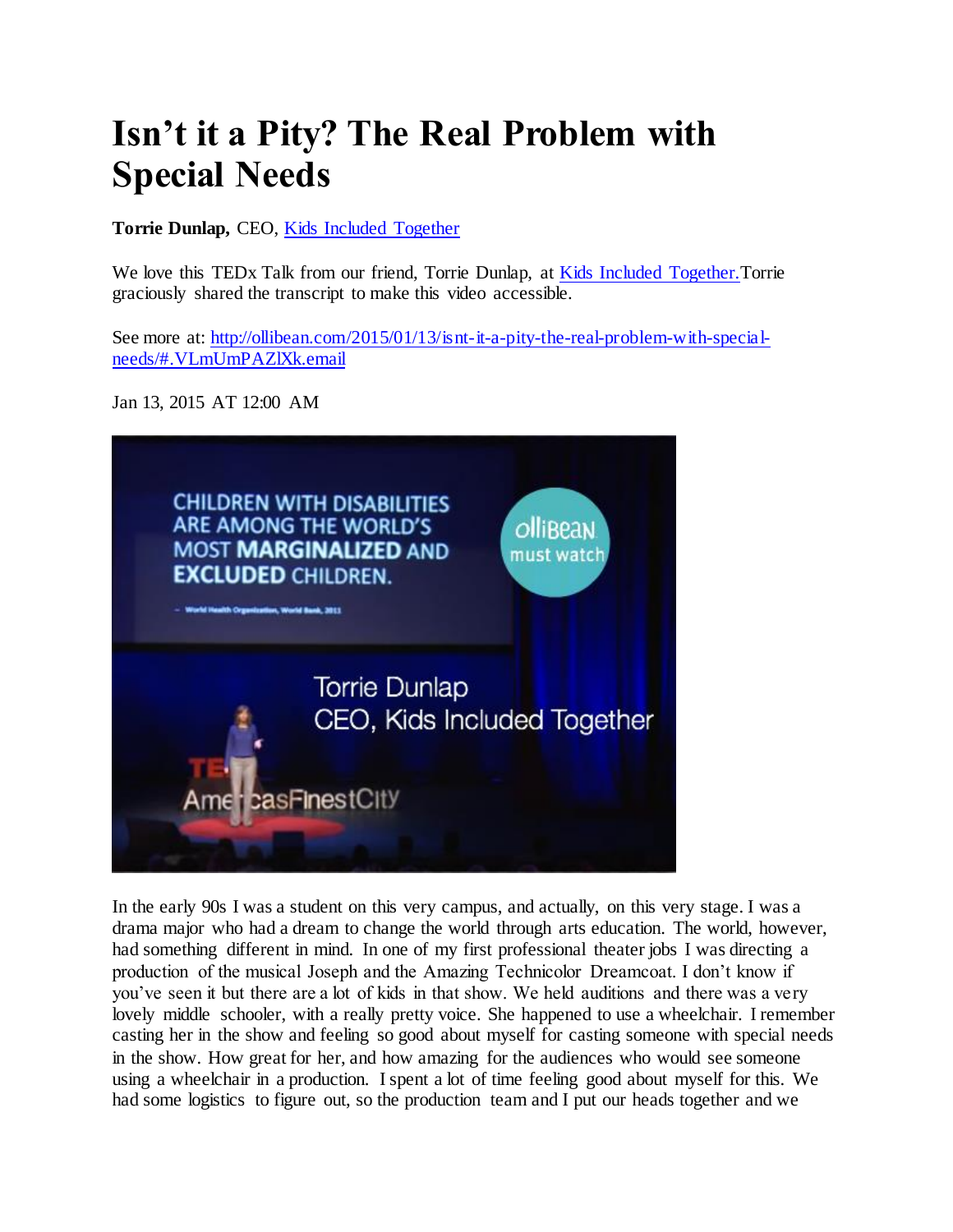created a set design with the standard bleacher seating and we made a special cut out for this young girl so she would slide right in with her chair and sit next to the other kids. We hadn't told her about this and on the day we moved into the theater I could not have been more excited. The theater was old and not very accessible, and so three dads had to hoist the chair with her in it up onto the stage. I proudly showed her the cut out where she would sit in her wheelchair. I will never forget what happened next. She looked up at me and said, "How come I don't get to sit on the bleachers like the other kids?" And wow. I could not believe how badly I had missed the boat. I was so caught up in the visual and the good feelings I had about doing this that I had not even considered that how she participated was her choice- and I had not even asked her. Without intending to, I had marginalized her. I had turned her from a 7th grader who likes singing and wants to be in a play with her friends into some kind of poster child for disability representation in the arts. I never forgot this experience, and how much I learned that day.

In fact, it informed the rest of my career. After many years of teaching kids with all kinds of differences and abilities I took a leap of faith and became a part-time program coordinator at Kids Included Together, a small grassroots non-profit in San Diego that was teaching child care and after school programs how to meet the needs of all kids. Nine years later I became the CEO and we have now done this work in 45 states and 10 countries and we teach thousands of people each year.

I have learned in my close to 20 years of immersion in this field that we can overcome our fears and the barriers that separate children with and without disabilities by changing our mindset.

In 2011 the World Health Organization and the World Bank published a report on disability. The report states children with disabilities are among the most marginalized children in the world.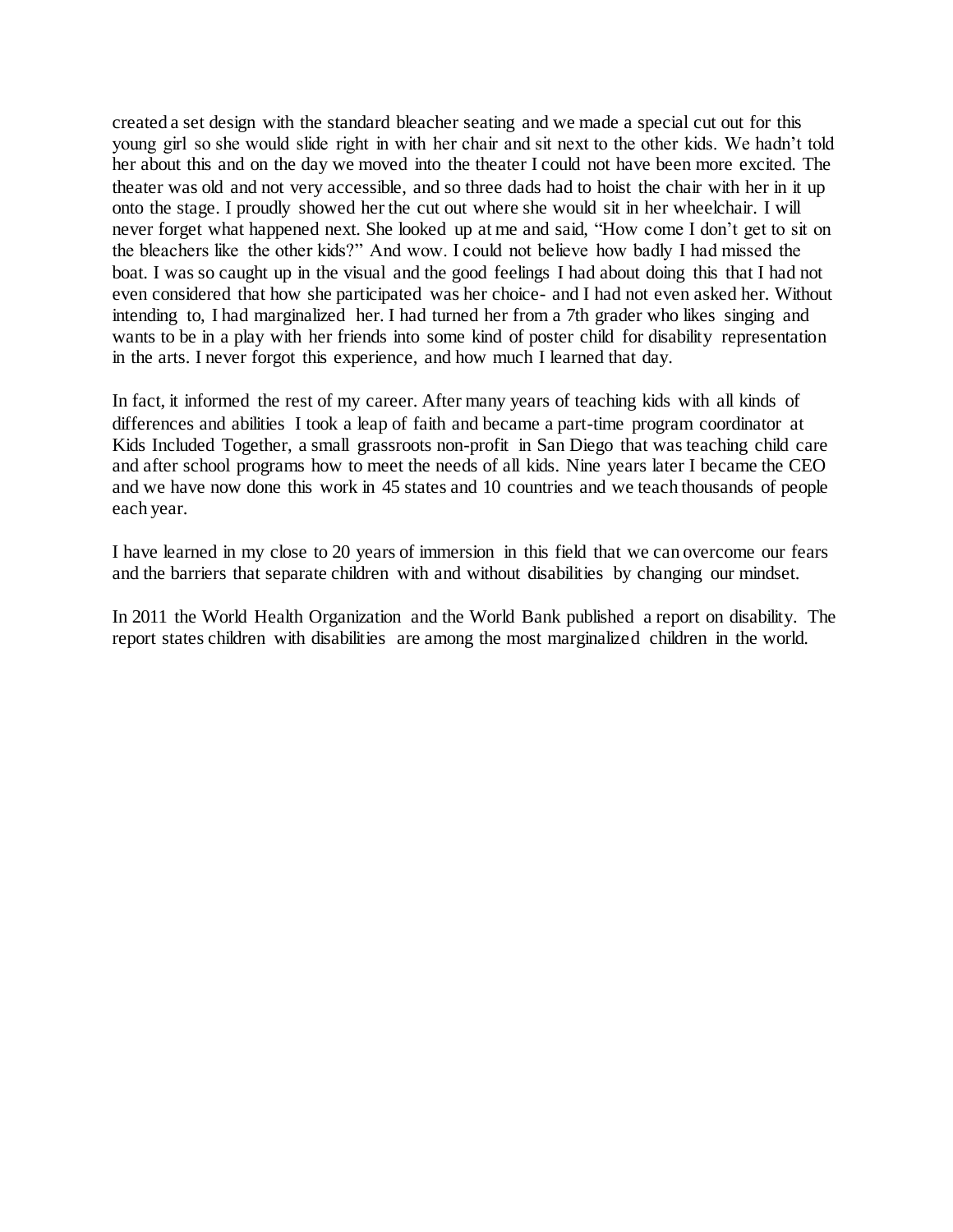## WHY ADVOCATE FOR INCLUSION?

"We have moved from hiding and institutionalizing children to a world where kids with disabilities are "special" and receive special services in special settings with special caregivers, and they- and their families- are disenfranchised from the community at large and have become their own separate community."

**TORRIE DUNLAP** KIDS INCLUDED TOGETHER (KIT)

## olli<sub>Bean</sub>

I believe that a reason why as a society we have not embraced children with disabilities as full participants in our schools and communities is the limitation of our own mental models around disability. We have moved from hiding and institutionalizing children to a world where kids with disabilities are "special" and receive special services in special settings with special caregivers, and they- and their families- are disenfranchised from the community at large and have become their own separate community. I believe that "special" has become a euphemism for "separate." When we create a separate, "special" places for children where their "special needs" can be met, we are teaching them that their place is over there, with people like them and not in the full community. When young, impressionable children are taught that their needs are too great, that they are too different and that they don't fit our very narrow definition of "normal" this has a life long affect on their ability to contribute positively to society. Our goal as adults, parents, teachers and child care providers, is to help kids grow up to be confident, happy adults who make a positive contribution to the world. But, when it comes to kids with disabilities we have missed the boat.

The disruption that's needed is in conceptual models of disability. In the field of disability studies they are known as the "medical model" and the "social model."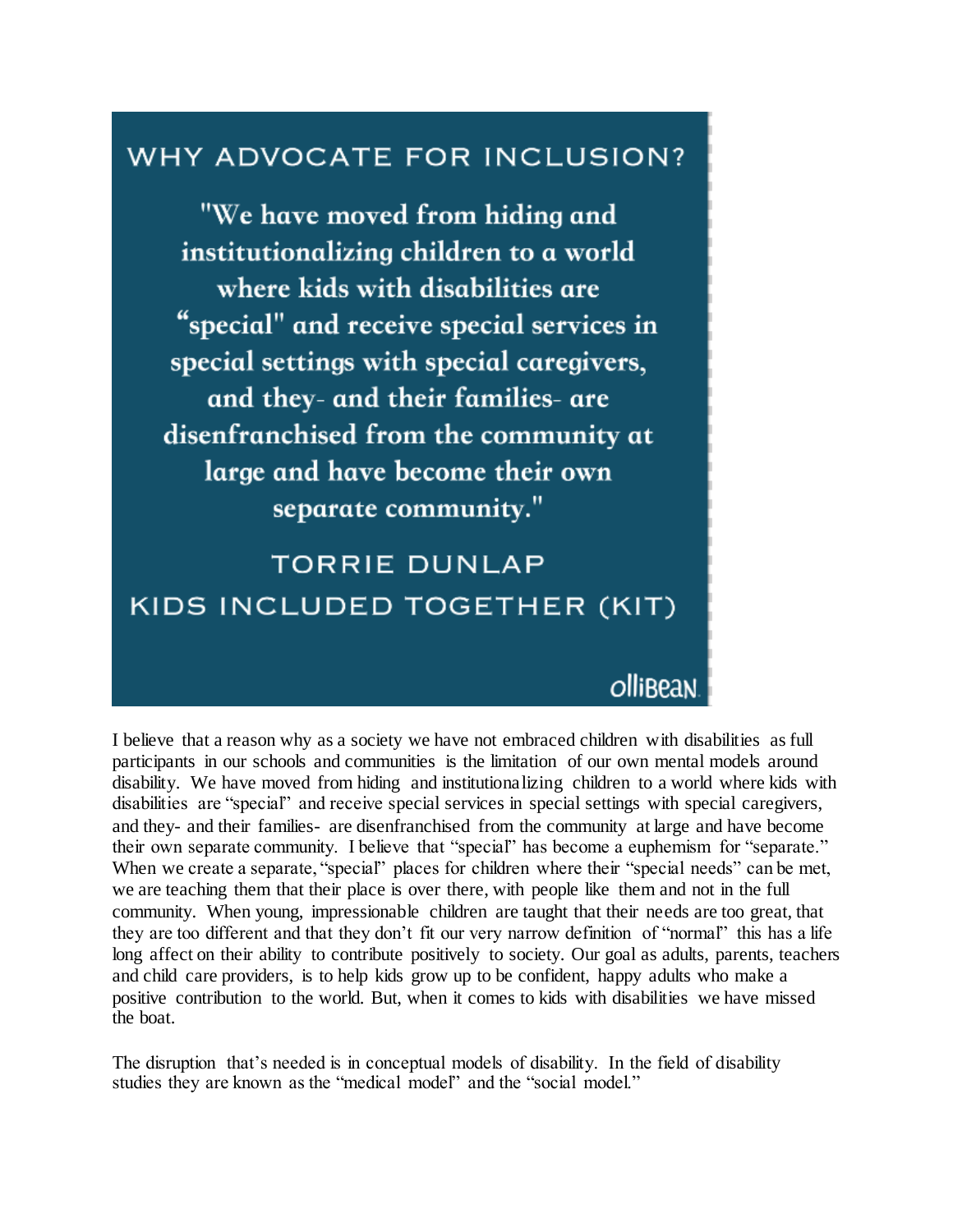The medical model, obviously coming out of the medical community, but with widespread adoption outside of it, views disability as a problem that needs to be cured or fixed. People who have disabilities are perceived as sick and that only experts can determine what treatments are needed. It's not that cures or medical interventions are necessarily a bad thing, but when we use the medical model as our way of perceiving disability we view children who have them as a problem that need fixing, and we separate them from their peers without disabilities. This is why we often lead with pity- we feel sorry for people who are broken and need fixing and we feel charitable by helping them and this is where we design "special services for special kids." We feel good that we have done something kind for "those poor children." We make a lot of assumptions here that children who have disabilities have a poor quality of life, can't learn and can't achieve. We assume they need something different than other kids, because they are "special."

The counterpoint to the Medical Model is the Social Model of Disability.

In this model we view societal barriers as the problem, and not the child. Disability is perceived not as a negative, but as neutral. In this model we view disability as something that exists in the environment and in society, and it is the failure of the environment and not the person. In order to lessen the impact of disability on a person, we need to change the interaction between the person and the environment.

And because this is TEDx and we like big, fancy words I'll give you one more- this is the model the World Health Organization works from and the one we use in our work at Kids Included Together. It's called the biopsychosocial model.

This model accepts that medical labels and diagnoses are part of the identity of the person and environmental barriers are also considered when looking at how disability influences a child's ability to function in the world. It's a more holistic approach.

You may see your own perspective reflected in one of these models, or you may feel like you have never thought of it before. But, even if we haven't been confronted with making a conscious choice to adopt a model, we all have one. We create our own mental models to make sense of the world.

A mental model is a deeply engrained set of beliefs based on assumptions, generalizations, media images, our own experience or lack of it. Basically, how we think about stuff. Think of it as your internal personal algorithm. When faced with a decision, before you are even conscious of it, your mental model goes to work. For many of us, our mental model around disability reflects the medical model- something to fear, something to fix, something to feel sorry for, and that we can feel good when we help less fortunate people. But, what happens when we consciously change our internal model and view disability as neutral, and the environment as a factor. What if we see children with disabilities first as children, and not a diagnosis or as "special?"

Here is a very typical community event- it's a rodeo for "Challenged Buckaroos." A special rodeo for children with disabilities. The event is designed for children – no special adaptations for disability are needed or offered that I can tell, and the marketing materials say that this is a chance for some "very special kids to meet real cowboys and cowgirls while being cheered on by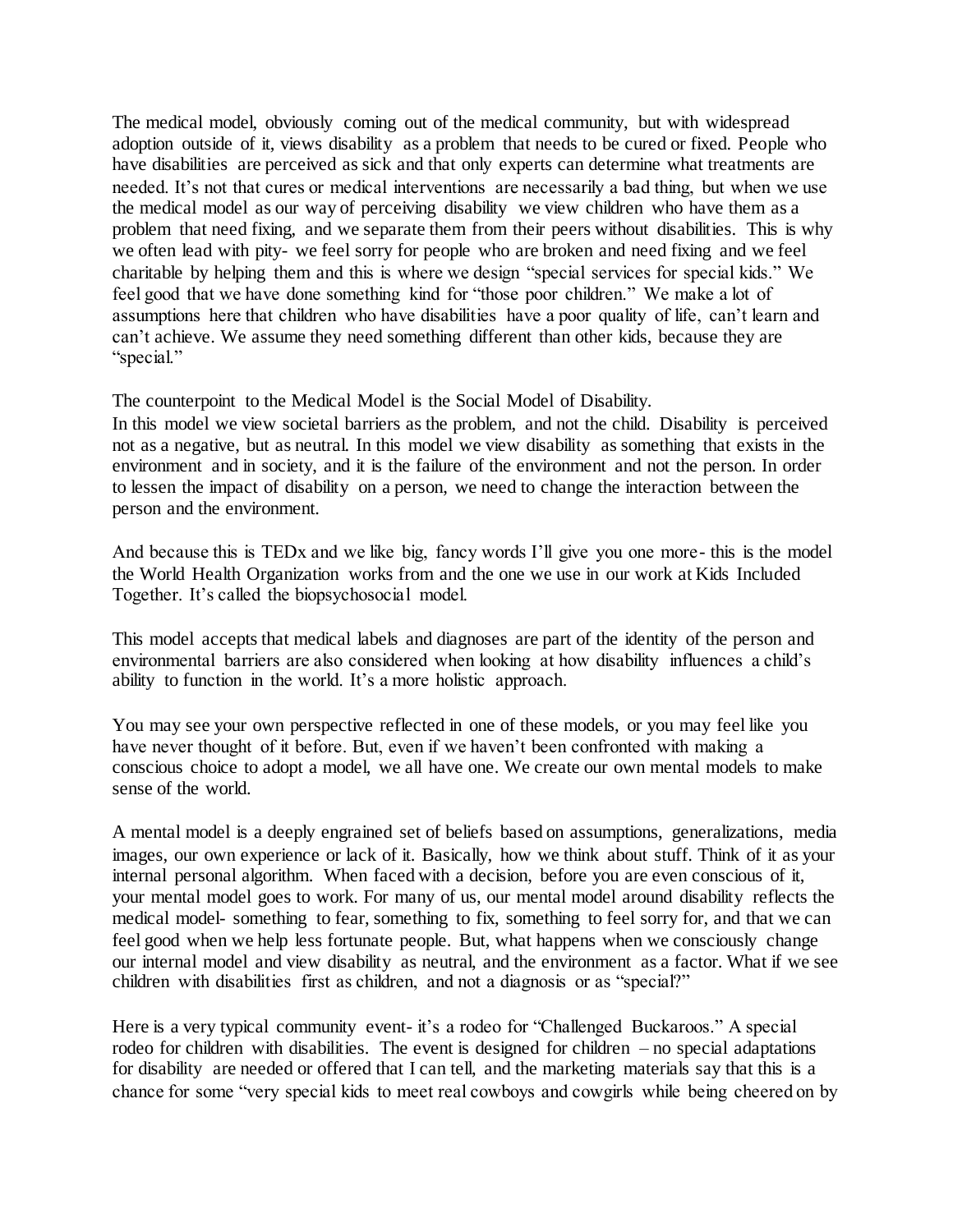their fans." The piece in the newspaper includes a quote from the organizer about how "rodeo fans can give a great day to some great kids." What do you think? Medical model or social model? What assumptions are we making about children and their disability in an event like this? Why do children who have a disability label need their own special rodeo? What message are we sending to kids when we create a separate rodeo just for them?

What if the rodeo committee held a children's event and invited all children- regardless of their ability to attend. Picture what a day at the rodeo with all kinds of kids there could look like. They would make sure that children who needed it had extra assistance, but would anything else really have to change? What do we gain by building a community where everyone belongs?

Here is another one- and I know I am going to get some pushback on this one- and it involves someone many of us hold near and dear to our hearts- Santa Claus. I was at the mall one November day and I saw this poster for a special Santa Claus photo session for special kids. I know these events are happening all over the country, and I bet most people feel good about them. It seems like a nice thing to do, right? Making sure that everyone who wants to can visit Santa. It's called Caring Santa. For me, this raises a lot of questions- and I hope it does for you too- isn't Santa always caring? Would you want your child sitting on the lap of Uncaring Santa? What are the barriers to access for Santa? These events are targeted to families who have children with sensory sensitivities, but I wonder if there is a way to meet the needs of all kids in a way that actually enhances the experience for everyone.

What do we gain by keeping kids separate? What do we lose out on when we do?

There are a lot of milestones in a child's life, for kids who celebrate Christmas a visit to Santa is one of them. For most high schoolers the Prom is a rite of passage. Over the past few years I have seen events called "Special Needs Proms" pop up. These are events that invite teens who receive special education services to attend a separate prom together with other teens from other area high schools. All of the dresses, tuxedos, limos are donated to the teens. Teens without disabilities volunteer at the event as "hosts" to the honored guests and receive their community service credit. The parents, family and friends of the kids view the prom from in real time a live video feed.

I know that as adults we worry about, and we care about kids who might get left out of the prom experience, because they are different. High school is a tough place. But, what if we instead looked through a different lens and put our energy toward making sure that every high school prom is welcoming and inclusive to all the students who attend the school? We need to examine what the actual barriers to prom are for teens with disabilities. Is it really the cost? Is it the lack of someone to be a date? Are there physical accessibility barriers? I wonder what underlying message we are sending, both to the teens with disabilities who may hear us say that they aren't welcome at a school event on their campus with kids they have gone to school with, and also to the volunteer teen "escorts" and what message we are sending to them about pity and helplessness and separation by ability. And, really, would you have wanted your mom watching you at your prom through a video feed?